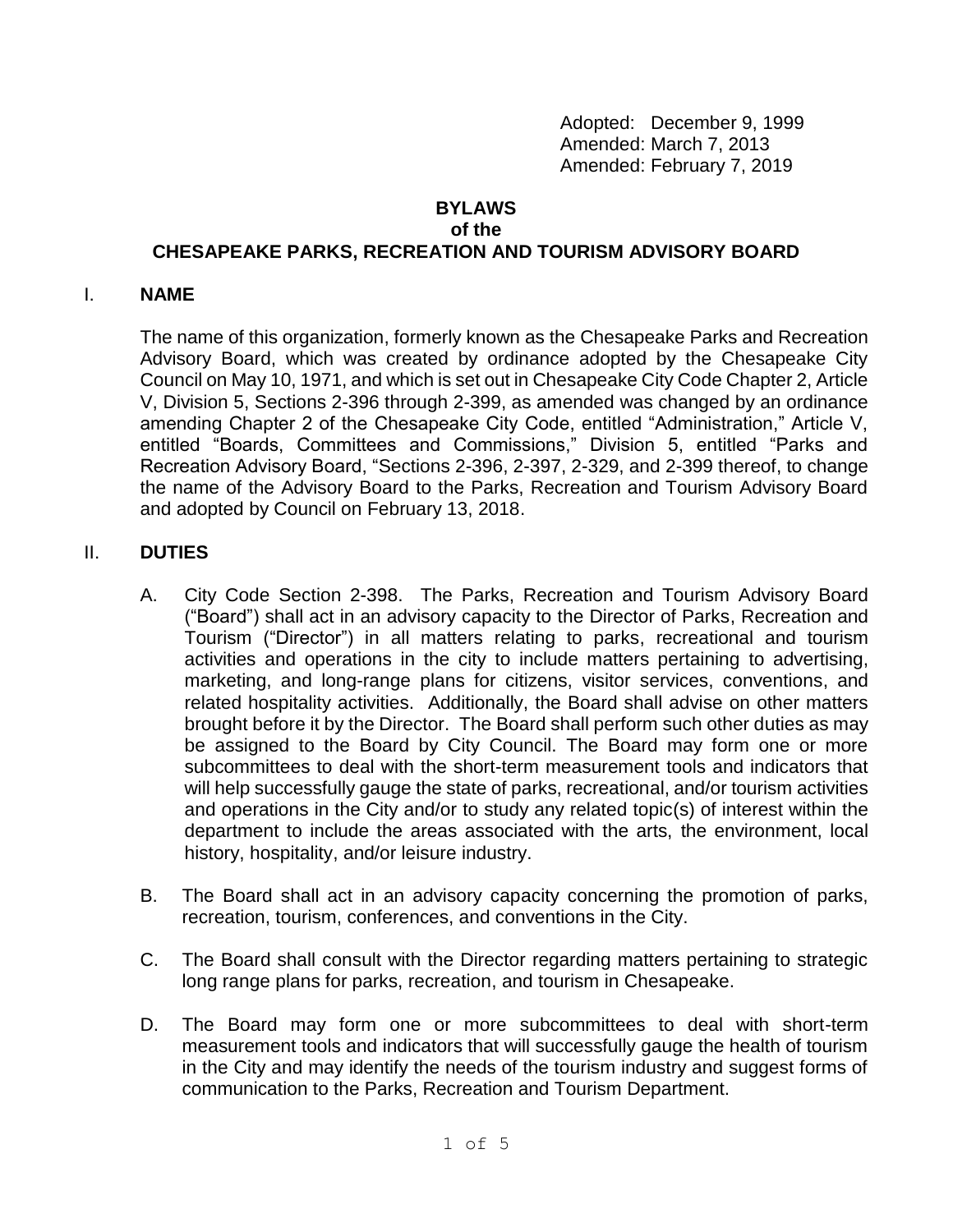- E. The Board shall make recommendations on policies and other items of business as requested by the Director, City Manager and/or City Council.
- F. The Board is committed to serving the citizens of Chesapeake by offering staff assistance with maintaining and improving the leisure activities, parks, and recreational facilities that enhance the quality of life in the City of Chesapeake.
- G. The Board shall review the Department's Operating and Capital Budget as presented by the Director prior to presentation to the City Manager.
- H. The Board shall conduct an annual review of Department modifications to the Parks, Recreation, and Tourism Rules, Regulations, Policies, Practices, and Fees and recommend modifications as necessary.

#### III. **BOARD MEMBERSHIP**

- A. City Code Section 2-396. The Board shall consist of 17 voting members and five ex officio, nonvoting members, who shall be residents of the City and shall be appointed by the City Council.
- B. City Code Section 2-396. One voting member position shall be filled by a citizen with a physical or mental disability or an immediate family member of a person with a physical or mental disability.
- B. City Code Section 2-396. The ex officio, nonvoting high school rising junior or rising senior member shall be a high school rising junior or rising senior, serve one term, and shall be selected on a rotating basis from the various high schools throughout the City.
- C. The remaining four ex officio nonvoting member positions shall be filled by one representative each from the Great Bridge Battlefield and Waterways History Foundation, the Great Dismal Swamp National Wildlife Refuge, Chesapeake Public Schools, and the Chesapeake Conference Center.
- D. At least four voting member positions shall be filled by representatives from the tourism/hospitality industry, which industry is defined to include, but not limited to, the hotel industry, retail industry, restaurant industry, tournament/sports marketing, historical tourism, and local tourism/convention/visitor/event attraction(s).
- E. City Code Section 2-306. Each member shall serve a term of three years. No member shall serve for more than two consecutive terms. Persons appointed to fill less than one-half of the term of vacancy may serve two additional consecutive terms.
- F. City Code Section 2-397. Members of the Board shall be appointed for staggering terms of three years, with the exception of the youth member, who shall serve a one-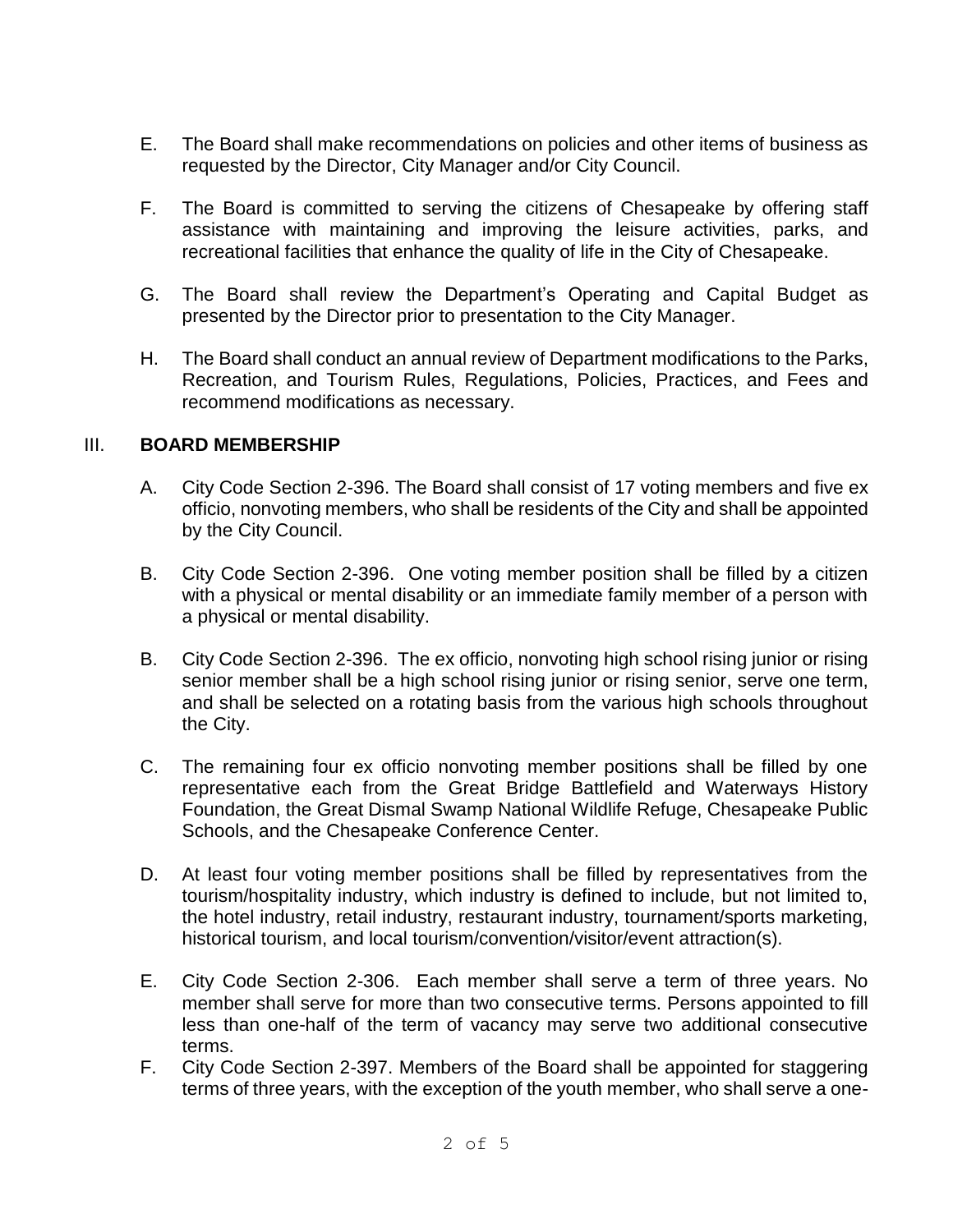year term maximum from July 1 through July 30. Any vacancy on the Board shall be filled by the City Council for the unexpired term. City and state officials and employees who serve in their official capacity on any board, commission, committee or similar agency shall be exempt from term limitations.

- G. City Code Section 2-307. Any member of the Board may be removed for cause by formal vote of the City Council, provided that such member first be given a written statement of the causes and an opportunity to be heard thereon. In regard to attendance, failure of a member to attend at least 75 percent of the regularly scheduled meetings of the agency held within any calendar year shall automatically constitute cause for removal; provided, however, that the same requirements of notice and opportunity for hearing shall apply.
- H. In regard to attendance, failure of a member of the Board to attend at least nine (9) regularly scheduled meetings held within a twelve month period shall automatically constitute cause for removal; provided, however, that the same requirements of notice and opportunity for hearing shall apply.

### **IV. BOARD OFFICERS AND THEIR DUTIES**

- A. City Code Section 2-399. The officers of the Board shall be a Chairman and Vice-Chairman
- B. The Chairman of the Board shall preside at all meetings of the Board and shall perform other duties as may be determined by the Board.
- C. The Vice-Chairman shall assume the duties of the Chairman in his or her absence.
- D. The Board may elect its own secretary.
- E. The Board Secretary shall notify Board members and the Office of the City Clerk of all meetings; shall keep minutes of all meetings of the Board; shall conduct such correspondence as the Board may direct; shall forward all minutes of all meetings to the Board members and shall have the minutes posted and available on the City website for public and City Council record.

# **V. ELECTION AND TERMS OF BOARD OFFICERS**

- A. The officers shall be elected to serve a one-year term from January to December.
- B. The annual election of officers will be held at the regular meeting in the month of December, and those officers elected will take office in January.
- C. In the event the Chairman resigns or for any reason is not able to complete his or her term of office, the Vice-Chairman shall assume the office of Chairman and serve for the remainder of the term.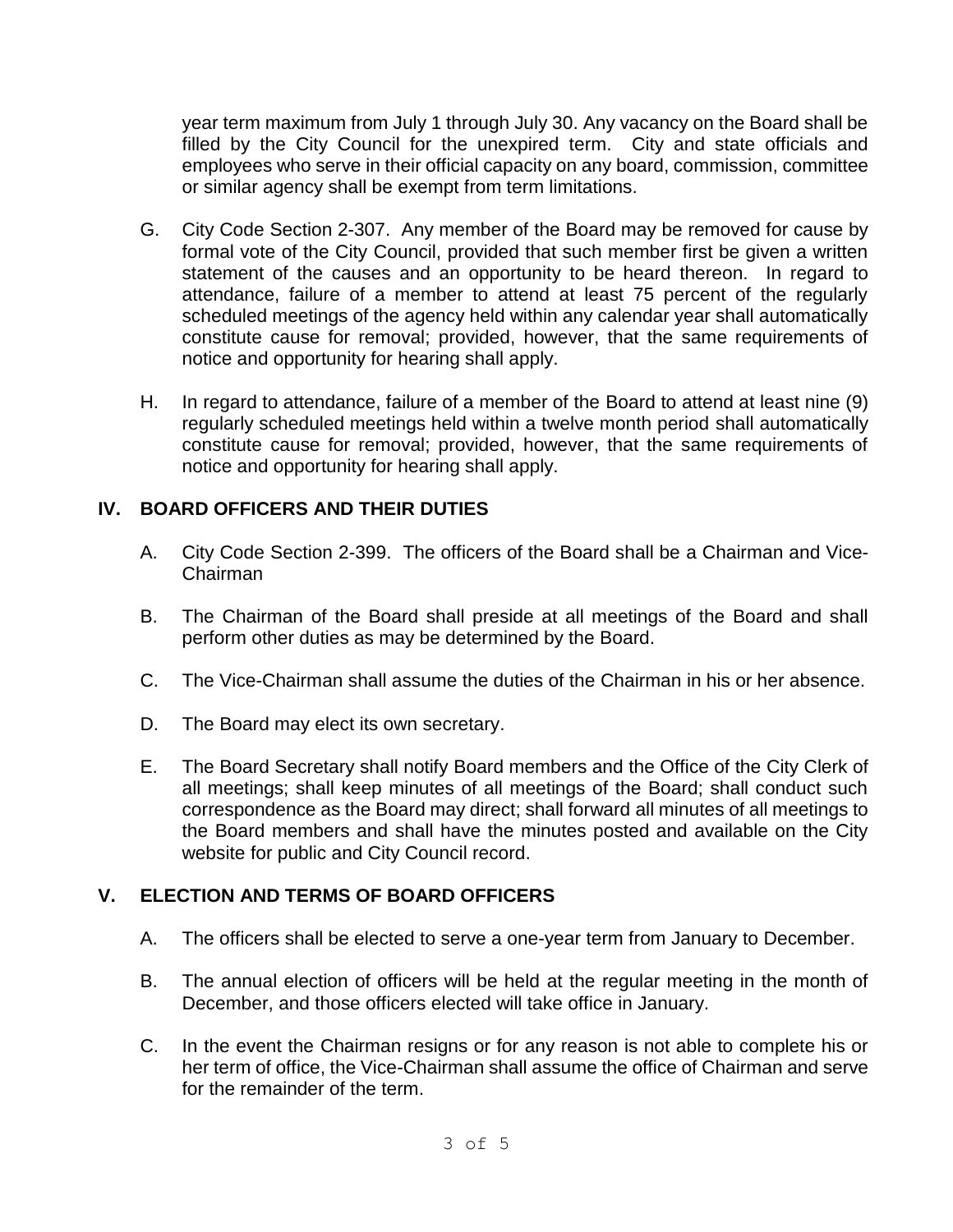D. In the event the Vice-Chairman resigns, assumes the office of Chairman, or for any other reason is not able to complete his or her term of office, the Board shall elect a successor Vice-Chairman to serve for the remainder of the term.

### **VI. ADVISORY BOARD MEETINGS**

- A. The Board will regularly meet once per month. A monthly meeting may be suspended by majority vote of the Board (e.g., taking the month of August off). Suspension of a monthly meeting must be coordinated with the Parks, Recreation and Tourism Department.
- B. Special meetings may be held at any time or place at the call of the Chairman or upon the request of three members of the Board and coordinated with the Parks, Recreation and Tourism Department should any Department employees be required (e.g., Administrative support for recording of minutes). Special meetings shall not replace the regular Board meetings where the conduct of official Board actions should take place.
- C. City Code Sections 2-310 and 2-399. Official action (e.g., motions and voting) shall be taken by the Board only when a quorum is present, with a quorum consisting of a majority of the total membership of the Board.
- D. Robert's Rules of Order (current edition) shall be the parliamentary authority used to guide the conduct of meetings, and in compliance with Section 2-310 of the Chesapeake City Code.
- E. Formal minutes shall be recorded for regular meetings and for special meetings where voting on official business will be conducted. A quorum is required to approve minutes.
- F. City Code Section 2-310. Any vote by the Board on any issue shall have no force or effect unless or until taken in open session in a manner in which the decision of each member can be publicly observed.
- G. City Code Section 2-310. Any motion made by a member of the Board in regard to any matter must receive a second from another member in order for any vote to be taken on such motion. When a motion is made and receives no second, the motion shall be deemed dismissed from consideration.
- H. City Code Section 2-310. Every member of the Board present at a meeting of the Board shall vote on each matter placed before the Board for vote unless the matter involves consideration of that member's own official conduct, or where that member's financial interests are involved (regardless of amount), or where that member is otherwise prohibited by law from voting on the matter. Should a member